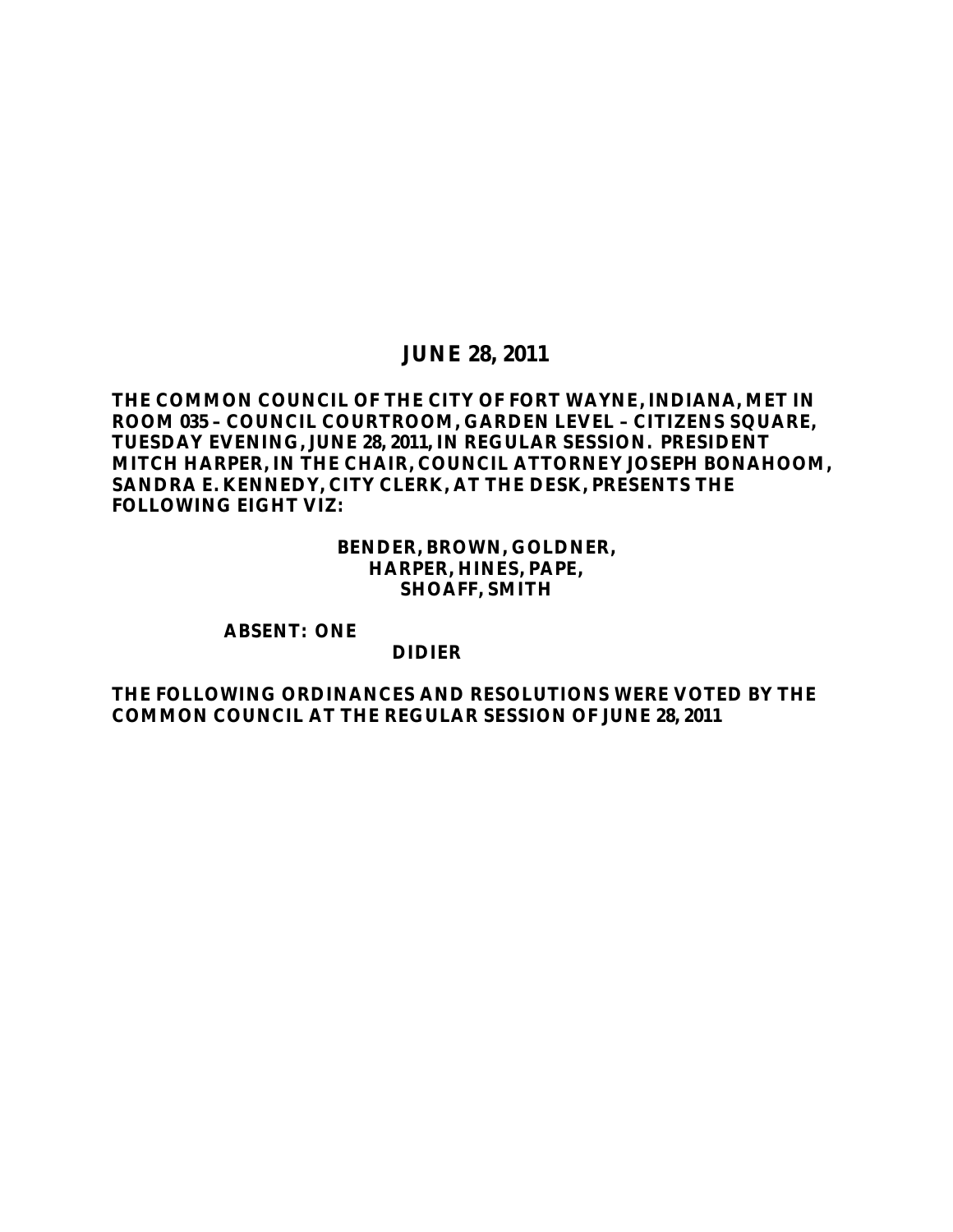# **ORDINANCES AND RESOLUTIONS UP FOR PASSAGE**

# **CITY UTILITIES COMMITTEE**

*Glynn A. Hines – Chair Marty Bender – Co-Chair All Council Members*

### **ACTION**

## **DO PASS S-11-06-02 SPECIAL ORDINANCE NO. S-118-11**

**AN ORDINANCE approving Zanesville Lift Station #3 Rehabilitation –Res. #2342-2010 W.O. #75403 between Robert E. Crosby and the City of Fort Wayne, Indiana, in connection with the Board of Public Works Total cost of \$110,775**

> **EIGHT AYES: BENDER, BROWN, GOLDNER, HARPER, HINES, PAPE, SHOAFF, SMITH ONE ABSENT: DIDIER**

**DO PASS S-11-06-11 SPECIAL ORDINANCE NO. S-119-11**

**AN ORDINANCE approving Lasselle Street Sewer Separation Res. #2362-2010, W.O. #75547 between All Star Construction and the City of Fort Wayne, Indiana, in connection with the Board of Public Works**

**Total cost of \$632,114**

**EIGHT AYES: BENDER, BROWN, GOLDNER, HARPER, HINES, PAPE, SHOAFF, SMITH ONE ABSENT: DIDIER**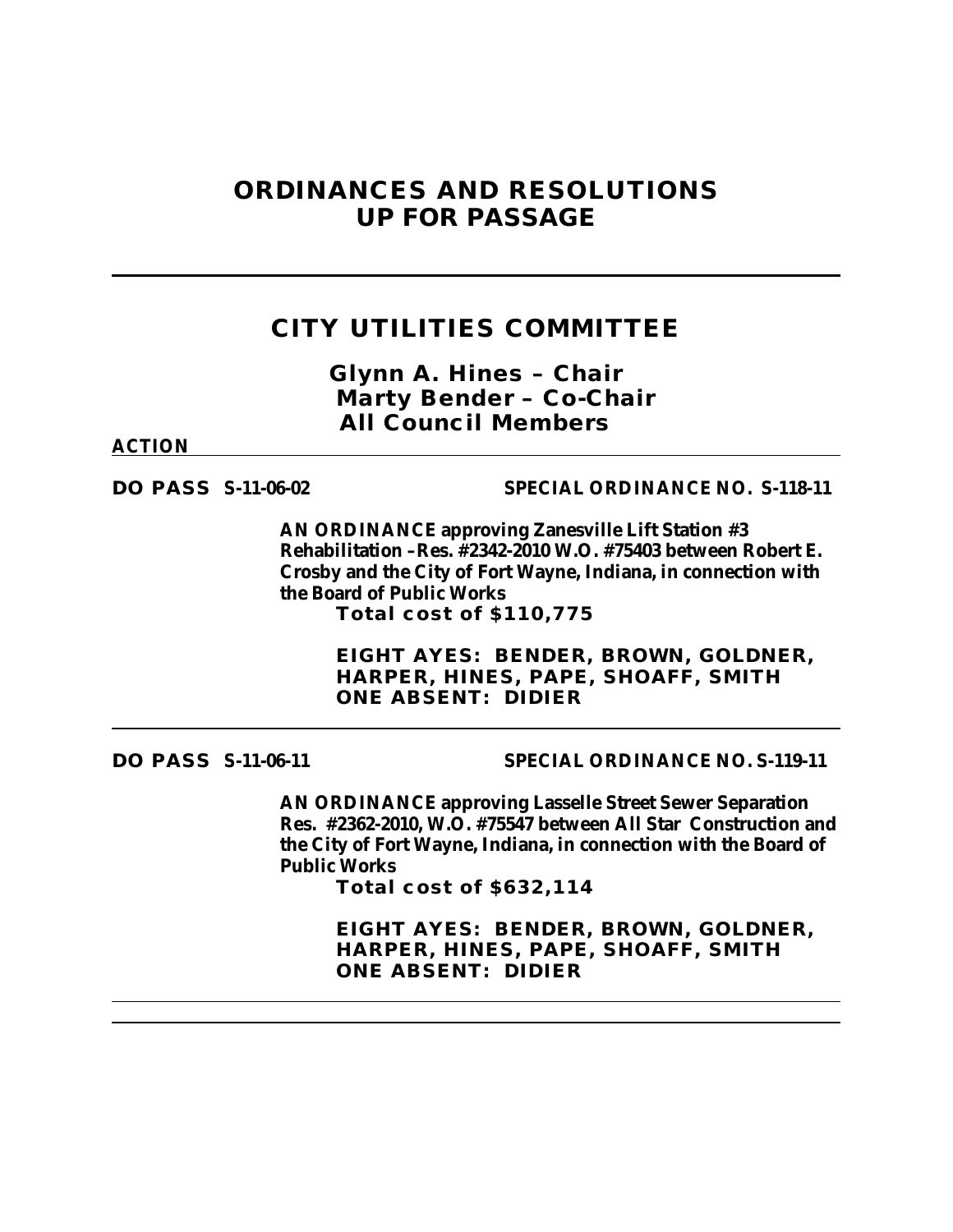## **FINANCE COMMITTEE**

## *Thomas E. Smith - Chair Elizabeth M. Brown – Co-Chair All Council Members*

### **ACTION**

## **DO PASS A-11-06-12 APPROPRIATION ORDINANCE NO. A-2-11**

**AN ORDINANCE appropriating monies into certain accounts for the 2011 Budgets of various funds and departments of the City of Fort Wayne, reducing the unappropriated and unobligated balance of the particular fund involved as required to meet obligations for the remainder of 2011**

**Total amount:**

| 252,000 | <b>Total General</b><br><b>Total Fire</b> | \$1,866,000 |           |
|---------|-------------------------------------------|-------------|-----------|
|         | <b>Total Cedit</b>                        |             | \$284,547 |

**EIGHT AYES: BENDER, BROWN, GOLDNER, HARPER, HINES, PAPE, SHOAFF, SMITH ONE ABSENT: DIDIER**

**DO PASS R-11-05-15 CONFIRMING RESOLUTION NO. R-33-11**

**A CONFIRMING RESOLUTION designating an "Economic Revitalization Area" under I.C. 6-1.1-12.1 for property commonly known as 642 Growth Avenue, Fort Wayne, Indiana 46808 (Ward Corporation)**

**Total cost of \$2,650,000**

**EIGHT AYES: BENDER, BROWN, GOLDNER, HARPER, HINES, PAPE, SHOAFF, SMITH ONE ABSENT: DIDIER**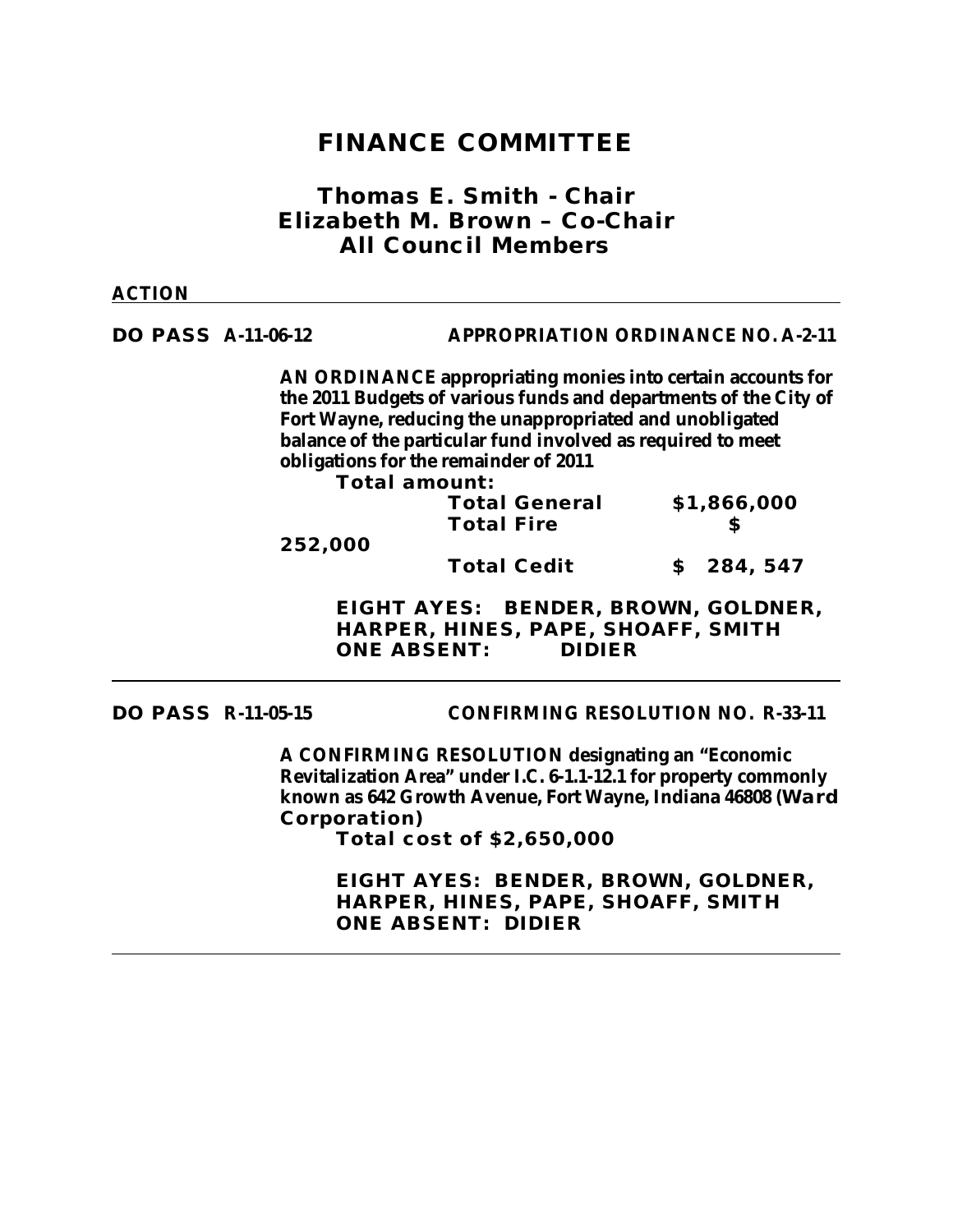**A CONFIRMING RESOLUTION designating an "Economic Revitalization Area" under I.C. 6-1.1-12.1 for property commonly known as 6230 Innovation Boulevard, Fort Wayne, Indiana 46818 (CK Products, LLC) Total cost of \$6,801,150**

**EIGHT AYES: BENDER, BROWN, GOLDNER, HARPER, HINES, PAPE, SHOAFF, SMITH ONE ABSENT: DIDIER**

## **DO PASS R-11-05-19 CONFIRMING RESOLUTION NO. R-36-11**

**A CONFIRMING RESOLUTION designating an "Economic Revitalization Area" under I.C. 6-1.1-12.1 for property commonly known as 5021 Investment Drive, Fort Wayne, Indiana 46808 (AccuTemp Products, Inc.) Total cost of \$8,800**

> **EIGHT AYES: BENDER, BROWN, GOLDNER, HARPER, HINES, PAPE, SHOAFF, SMITH ONE ABSENT: DIDIER**

**DO PASS R-11-05-21 CONFIRMING RESOLUTION NO. R-37-11**

**A CONFIRMING RESOLUTION designating an "Economic Revitalization Area" under I.C. 6-1.1-12.1 for property commonly known as 8415 North Clinton Park Drive, Fort Wayne, Indiana 46825 (AccuTemp Products, Inc.) Total cost of \$36,080**

> **EIGHT AYES: BENDER, BROWN, GOLDNER, HARPER, HINES, PAPE, SHOAFF, SMITH ONE ABSENT: DIDIER**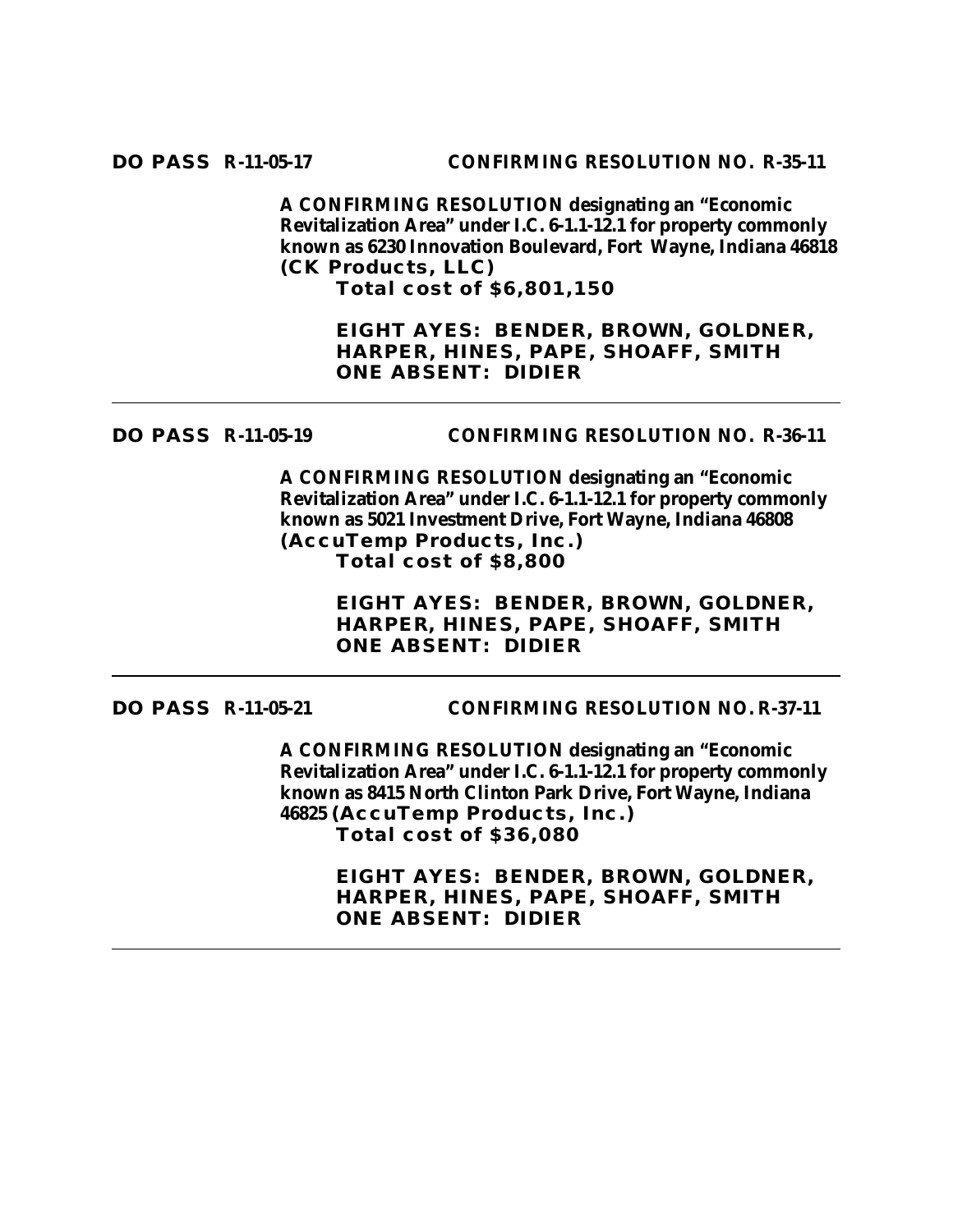**A CONFIRMING RESOLUTION designating an "Economic Revitalization Area" under I.C. 6-1.1-12.1 for property commonly known as 9403 Avionics Drive, Fort Wayne, Indiana 46809 (Vita Nonwovens)**

**Total cost of \$1,225,000**

**EIGHT AYES: BENDER, BROWN, GOLDNER, HARPER, HINES, PAPE, SHOAFF, SMITH ONE ABSENT: DIDIER**

**DO PASS R-11-06-06 CONFIRMING RESOLUTION NO. R-39-11**

**A CONFIRMING RESOLUTION designating an "Economic Revitalization Area" under I.C. 6-1.1-12.1 for property commonly known as 5211 Industrial Road, Fort Wayne, Indiana 46825 (Pyromation, Inc.) Total cost of \$3,325,000**

> **EIGHT AYES: BENDER, BROWN, GOLDNER, HARPER, HINES, PAPE, SHOAFF, SMITH ONE ABSENT: DIDIER**

**DO PASS R-11-06-08 CONFIRMING RESOLUTION NO. R-40-11**

**A CONFIRMING RESOLUTION designating an "Economic Revitalization Area" under I.C. 6-1-1.12.1 for property commonly known as 3005 Commercial Road, Fort Wayne, Indiana 46809 (FXI, Inc.)**

**Total cost of \$7,000,000**

**EIGHT AYES: BENDER, BROWN, GOLDNER, HARPER, HINES, PAPE, SHOAFF, SMITH ONE ABSENT: DIDIER**

**DO PASS R-11-06-10 CONFIRMING RESOLUTION NO. R-41-11**

**A CONFIRMING RESOLUTION designating an "Economic Revitalization Area" under I.C. 6-1.1-12.1 for property commonly known as 3625 Independence Drive, Fort Wayne, Indiana 46825**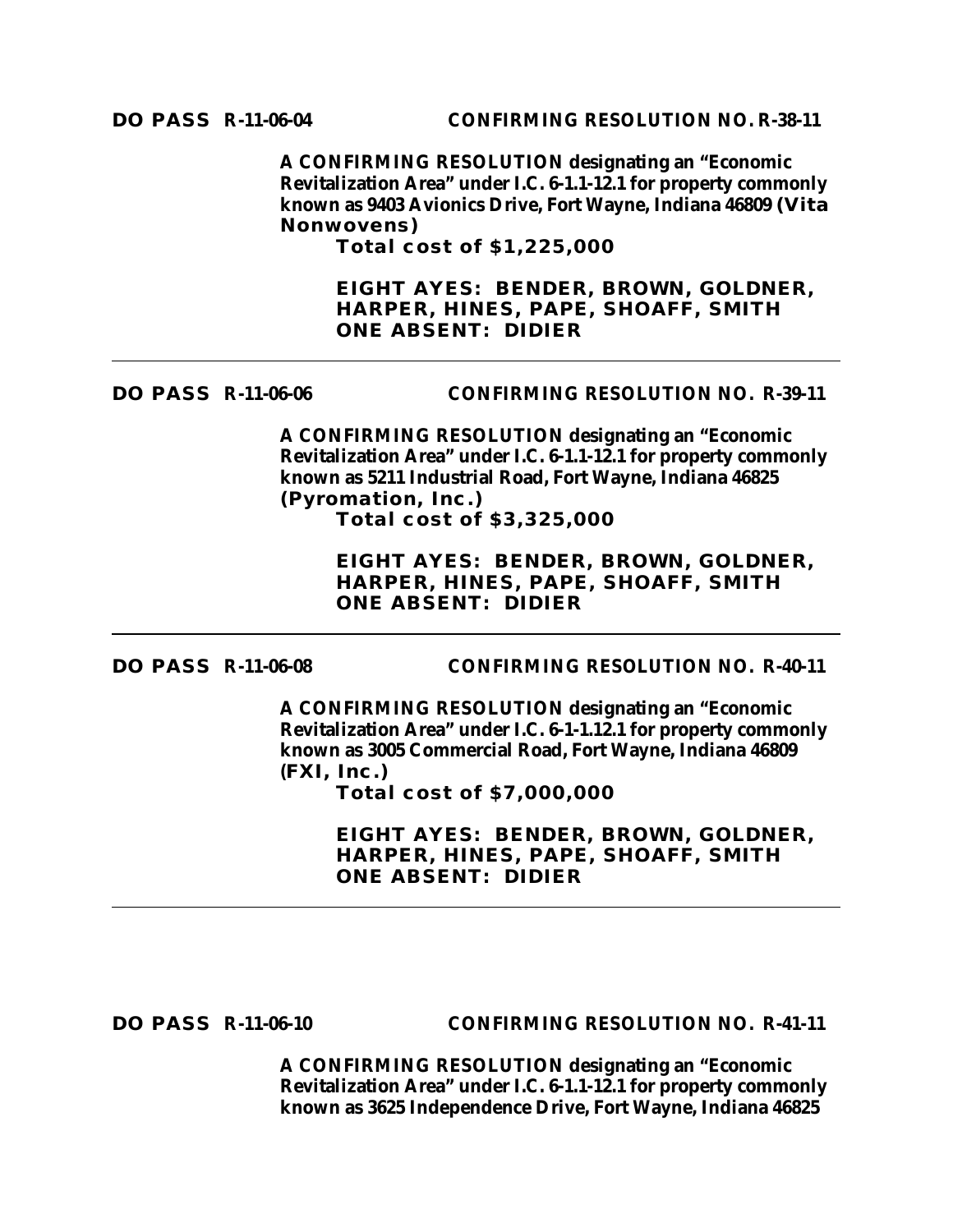**(Peg Perego USA, Inc.) Total cost of \$4,000,000**

> **EIGHT AYES: BENDER, BROWN, GOLDNER, HARPER, HINES, PAPE, SHOAFF, SMITH ONE ABSENT: DIDIER**

### **DO PASS G-11-06-01 GENERAL ORDINANCE NO. G-19-11**

**AN ORDINANCE to approve the purchase of Fort Wayne Fire Department's 800 MHZ Radios Total cost of \$252,000.97**

> **EIGHT AYES: BENDER, BROWN, GOLDNER, HARPER, HINES, PAPE, SHOAFF, SMITH ONE ABSENT: DIDIER**

## **REGULATIONS COMMITTEE**

*John Shoaff – Chair Thomas F. Didier – Co-Chair All Council Members*

**DO PASS Z-11-05-10 ZONING MAP ORDINANCE NO. Z-12-11**

**AN ORDINANCE amending the City of Fort Wayne Zoning Map No. N-02 (Sec. 12 of Wayne) Rezone to expand an existing industrial building at 435 East Brackenridge**

**EIGHT AYES: BENDER, BROWN, GOLDNER, HARPER, HINES, PAPE, SHOAFF, SMITH ONE ABSENT: DIDER**

## **PUBLIC WORKS COMMITTEE**

*Karen E. Goldner - Chair*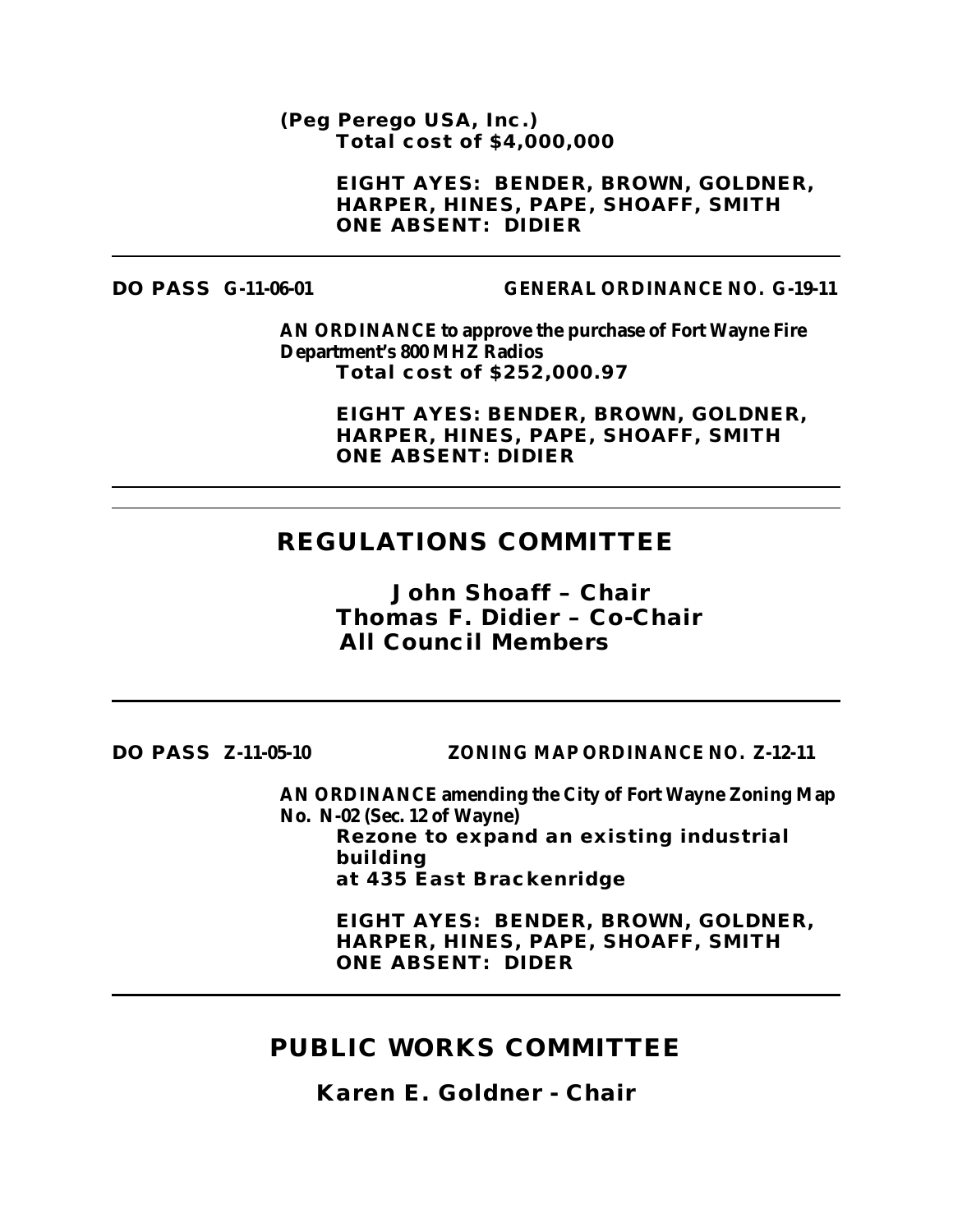## *Tim Pape – Co- Chair All Council Members*

**ACTION**

## **DO PASS S-11-06-13 SPECIAL ORDINANCE NO. S-117-11**

**AN ORDINANCE approving Improvement Resolution No. 7313- 11 – Work Order No. 12233 Dupont Road E. Sidewalk and Trail Improvements between Hipskind Concrete and the City of Fort Wayne, Indiana in connection with the Board of Public Works Total cost of \$172,211.75**

> **EIGHT AYES: BENDER, BROWN, GOLDNER, HARPER, HINES, PAPE, SHOAFF, SMITH ONE ABSENT: DIDIER**

## **DO PASS S-11-06-14 SPECIAL ORDINANCE NO. S-121-11**

**AN ORDINANCE approving Improvement Resolution No. 7326- 11 – Work Order No. 12268 – Eagle Creek Concrete Street Repairs between Key Concrete and the City of Fort Wayne, Indiana, in connection with the Board of Public Works Total cost of \$114,954.70**

> **EIGHT AYES: BENDER, BROWN, GOLDNER, HARPER, HINES, PAPE, SHOAFF, SMITH ONE ABSENT: DIDIER**

**DO PASS S-11-06-15 SPECIAL ORDINANCE NO. S-120-11**

**AN ORDINANCE approving Improvement Resolution No. 7306- 11 – Work Order 12219 – Resurfacing Package A – 2011 between E & B Paving and the City of Fort Wayne, Indiana, in connection**